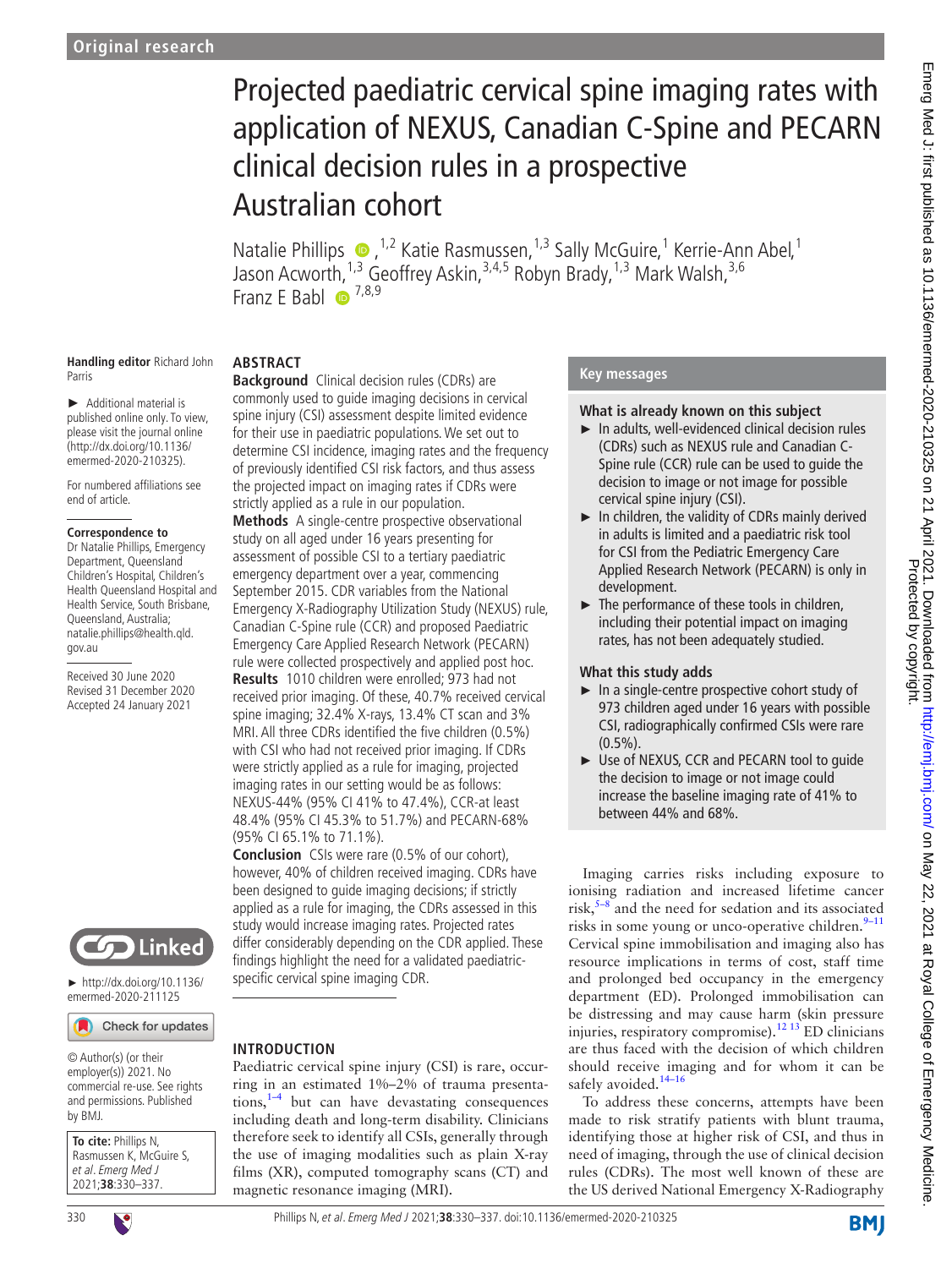Utilization Study Low Risk Criteria (NEXUS)<sup>17</sup> <sup>18</sup> and the Canadian C-Spine rule (CCR).[19](#page-7-2) The CCR has not been validated in children although use or modified use in paediatric cohorts and guidelines has been described[.15 16 20](#page-7-3) The validity of NEXUS in younger paediatric cohorts has been questioned given the limited number of included children with  $CSI<sup>3 16 21</sup>$ Some studies applying rule criteria retrospectively<sup>3 21</sup> have found neither perform well enough for use in children under 8 years. More recently, the Pediatric Emergency Care Applied Research Network (PECARN) $^{22}$  described eight variables associated with paediatric CSI which, if applied as CDR, would have detected 98% of CSIs in their retrospective derivation cohort and may have reduced imaging rates in this population by up to 25%.

In the absence of a better tool, and despite concerns with applying essentially adult-derived CDRs for CSI to paediatric populations, these rules and proposed rules are often used ad hoc in practice to guide clinician decision making in children presenting with blunt neck trauma. They may be used in combination or with individual practitioner or institutional modifica-tion based on clinical experience.<sup>[4 20](#page-6-5)</sup> All three CDRs were likely known at our centre at the time of the study and were referenced in a local practice guideline. Given the paucity of information in paediatric CSI assessment, we set out to determine CSI incidence, imaging rates and the frequency of previously identified CSI risk factors, and thus assess the projected impact on imaging rates if CDRs were strictly applied as a rule for imaging in our population.

#### **METHODS**

#### **Study setting and design**

A prospective observational study was conducted within the ED of a specialist paediatric hospital in Brisbane, Australia. The hospital is the state's only paediatric trauma centre, serves a population of 4.9 million and has an annual ED census of over 65000. Participants were recruited over 1year (September 2015 to September 2016).

#### **Participant selection**

Participants were eligible for inclusion if they were aged under 16 years and met at least one of the following: (1) immobilisation pre arrival for possible CSI, (2) presentation with neck pain in the context of trauma or (3) otherwise considered at risk of neck injury by the ED team (eg multi- trauma patient or trauma patient with abnormal neurology, posturing or altered consciousness level). Participants were excluded if they declined participation, did not wait to be seen or a successful follow-up phone call was viewed as unlikely (eg overseas resident, no easily identifiable guardian, transient living situation, insufficient English language). Children assessed by our ED clinicians as having had their cervical spines fully assessed and cleared at another hospital prior to transfer for the definitive management of other injuries were excluded.

ED clinical staff identified and enrolled patients. No specific guidance on management, including imaging, was given and staff were instructed to manage patients as they normally would.

Verbal consent for inclusion was obtained in ED by clinical staff or by research staff during telephone follow-up. An ethical waiver of consent for inclusion was granted for children who died (or had a family member die) of injuries associated with their presentation.

#### **Data collection and measurements**

Data were collected at three discrete times: initial clinical assessment, post-discharge medical record review and telephone follow-up 1–3 months post presentation.

Telephone follow-up was conducted to ensure no CSIs were missed. It was attempted for all patients apart from those with a waiver of consent (maximum six attempts). Where follow-up identified patients imaged outside the study hospital, radiology reports were requested and reviewed. Patients unable to be contacted were not excluded if consent had been obtained in ED. In these patients, hospital records were rescreened for possible missed injury or representation. As our hospital is the only paediatric spinal referral centre in the large geographical area it serves and the community of paediatric spinal surgeons is small, it was thought highly unlikely that a significant injury would have been missed in this process.

Presentation details (history, prior imaging, mechanism, examination) and initial management plan were recorded on initial assessment. Imaging, admission or operative details were collected on later record review. Participants who received cervical spine imaging prior to ED arrival were excluded from further analysis in this paper.

The presence of CDR-specific criteria was collected prospectively by clinicians ([table](#page-2-0) 1).

#### **Outcomes**

Primary outcome was the presence of any radiologicallydetermined CSI as defined below. Secondary outcomes included rates of imaging and clinical clearance, and first-line imaging choice.

#### **Definitions**

Clinical clearance was defined as cervical spine clearance without imaging.

CSI was defined as any radiological CSI on XR, CT or MRI as reported by specialist paediatric radiologists. Clinically significant CSI has been variably defined in previously published studies[.17–19 22](#page-7-1)

Suspected other substantial injuries were defined as injuries that were life-threatening, required surgical intervention or warranted inpatient admission consistent with another large paediatric study.[22](#page-7-4) This variable was collected at two time points: prospectively by clinicians based on information available during initial assessment in ED and retrospectively by researchers when complete clinical notes were available to assess for variation. Clinician assessment was considered the primary CDR variable.

The presence of distracting injury was determined by the clinician (no specific definition supplied). For comparison, the presence of a distracting injury was also determined retrospectively from clinical notes by the research team using the published NEXUS definition.<sup>[17](#page-7-1)</sup> Clinician assessment was considered the primary variable.

Triage urgency was categorised using the Australian Triage Scale where patients in categories 1, 2, 3, 4 and 5 are to be seen immediately and within 10, 30, 60 and 120min, respectively.

For NEXUS and PECARN rules, children were considered 'rule positive' if they had at least one CDR variable definitively present. Both identify individuals to be at lower risk if no CDR criteria are present and suggest imaging may be avoided in these patients. In this study, when strictly applying CDRs to our population, we considered 'rule positive' children to have imaging indicated. Unknown and missing variables were considered as not present when assessing rule positivity to ensure projected imaging rates with strict rule application were not overestimated. The CCR was more complex to apply due to the stepwise nature of the rule itself and an unintended omission in our study variable collection where we did not identify the specific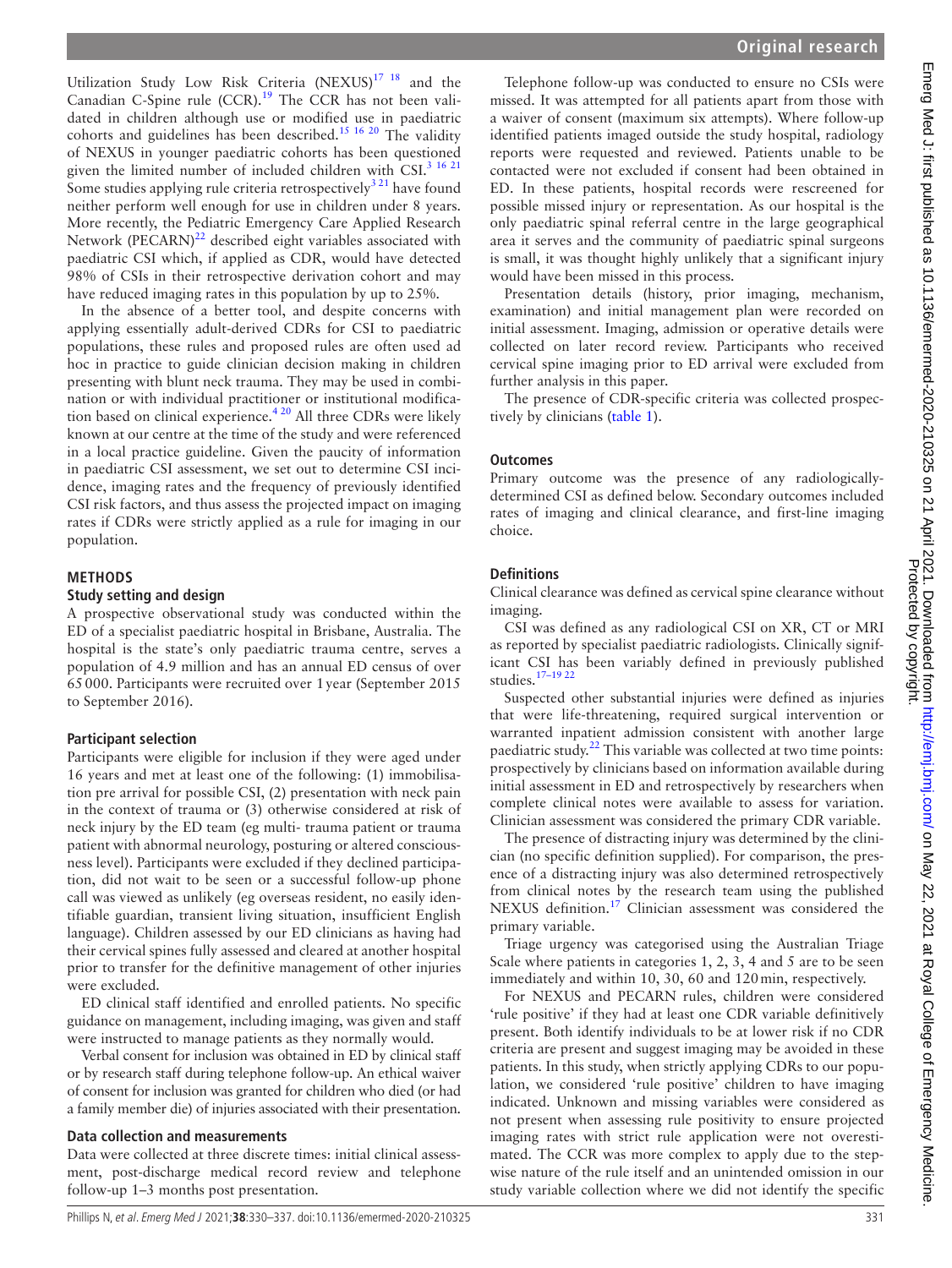<span id="page-2-0"></span>

| Table 1                                                                                                                                                                                           | Comparison of NEXUS, CCR and PECARN criteria: study type, ages, inclusion criteria and 'rule' features                                                                                                                                                                                                                                                                                                                                                                                                                                                                                                                                                                                                                    |                                                                                                                                                                                                                                                                                                                                                                                                                                                                                                                                                                                                                                                                                                                        |                                                                                                                                                                                                                                                                                                                                                                                                                                                                                                                                                                                                                                                                                                                                                                                                                                                                                                                                                                                                                                                            |
|---------------------------------------------------------------------------------------------------------------------------------------------------------------------------------------------------|---------------------------------------------------------------------------------------------------------------------------------------------------------------------------------------------------------------------------------------------------------------------------------------------------------------------------------------------------------------------------------------------------------------------------------------------------------------------------------------------------------------------------------------------------------------------------------------------------------------------------------------------------------------------------------------------------------------------------|------------------------------------------------------------------------------------------------------------------------------------------------------------------------------------------------------------------------------------------------------------------------------------------------------------------------------------------------------------------------------------------------------------------------------------------------------------------------------------------------------------------------------------------------------------------------------------------------------------------------------------------------------------------------------------------------------------------------|------------------------------------------------------------------------------------------------------------------------------------------------------------------------------------------------------------------------------------------------------------------------------------------------------------------------------------------------------------------------------------------------------------------------------------------------------------------------------------------------------------------------------------------------------------------------------------------------------------------------------------------------------------------------------------------------------------------------------------------------------------------------------------------------------------------------------------------------------------------------------------------------------------------------------------------------------------------------------------------------------------------------------------------------------------|
|                                                                                                                                                                                                   | NEXUS <sup>1718</sup>                                                                                                                                                                                                                                                                                                                                                                                                                                                                                                                                                                                                                                                                                                     | CCR <sup>19</sup>                                                                                                                                                                                                                                                                                                                                                                                                                                                                                                                                                                                                                                                                                                      | PECARN <sup>22</sup>                                                                                                                                                                                                                                                                                                                                                                                                                                                                                                                                                                                                                                                                                                                                                                                                                                                                                                                                                                                                                                       |
| Study type                                                                                                                                                                                        | Prospective, observational                                                                                                                                                                                                                                                                                                                                                                                                                                                                                                                                                                                                                                                                                                | Prospective, observational                                                                                                                                                                                                                                                                                                                                                                                                                                                                                                                                                                                                                                                                                             | Retrospective case-control                                                                                                                                                                                                                                                                                                                                                                                                                                                                                                                                                                                                                                                                                                                                                                                                                                                                                                                                                                                                                                 |
| Age                                                                                                                                                                                               | All ages                                                                                                                                                                                                                                                                                                                                                                                                                                                                                                                                                                                                                                                                                                                  | $\geq$ 16 years                                                                                                                                                                                                                                                                                                                                                                                                                                                                                                                                                                                                                                                                                                        | <16 years                                                                                                                                                                                                                                                                                                                                                                                                                                                                                                                                                                                                                                                                                                                                                                                                                                                                                                                                                                                                                                                  |
| <b>Numbers</b>                                                                                                                                                                                    | 3065 children (<18), median age 15 years<br>34069 patients in total                                                                                                                                                                                                                                                                                                                                                                                                                                                                                                                                                                                                                                                       | 8924 enrolled<br>No children                                                                                                                                                                                                                                                                                                                                                                                                                                                                                                                                                                                                                                                                                           | random, mechanism of injury and out of hospital emergency<br>540 children with CSI matched against 1060, 1012 and 702<br>medical service controls                                                                                                                                                                                                                                                                                                                                                                                                                                                                                                                                                                                                                                                                                                                                                                                                                                                                                                          |
| Indusion criteria                                                                                                                                                                                 | Radiographic evaluation<br><b>Blunt trauma</b>                                                                                                                                                                                                                                                                                                                                                                                                                                                                                                                                                                                                                                                                            | Exclusion: penetrating trauma, known vertebral disease,<br>acute paralysis, injury>48 hours, representation, pregnant<br>davicles, non-ambulatory and dangerous mechanism of<br>Neck pain from any mechanism or visible injury above<br>GCS 15 and stable<br>mjury                                                                                                                                                                                                                                                                                                                                                                                                                                                     | Received radiographic evaluation of the cervical spine.<br>Blunt trauma                                                                                                                                                                                                                                                                                                                                                                                                                                                                                                                                                                                                                                                                                                                                                                                                                                                                                                                                                                                    |
| Rule features: history                                                                                                                                                                            |                                                                                                                                                                                                                                                                                                                                                                                                                                                                                                                                                                                                                                                                                                                           | Age>65 years                                                                                                                                                                                                                                                                                                                                                                                                                                                                                                                                                                                                                                                                                                           | Predisposing condition*                                                                                                                                                                                                                                                                                                                                                                                                                                                                                                                                                                                                                                                                                                                                                                                                                                                                                                                                                                                                                                    |
| Rule features: mechanism                                                                                                                                                                          |                                                                                                                                                                                                                                                                                                                                                                                                                                                                                                                                                                                                                                                                                                                           | MVA>100 km/hour, rollover or ejection from vehicle;<br>MVA involving recreational vehicle; bicycle collision<br>Dangerous mechanism:<br>Axial load eg. diving<br>Fall>1m or five stairs;                                                                                                                                                                                                                                                                                                                                                                                                                                                                                                                               | Head on collision, rollover, ejected from the vehicle, death in<br>same crash, speed>55 miles/hour (>88 km/hour)<br>High-risk MVA<br>Diving                                                                                                                                                                                                                                                                                                                                                                                                                                                                                                                                                                                                                                                                                                                                                                                                                                                                                                                |
| Rule features: examination<br>Rule guidance                                                                                                                                                       | Any condition thought by the clinician to be producing pain<br>laceration, degloving injury or crush injury, extensive burns,<br>any long bone fracture, a significant visceral injury, a large<br>If no criteria present, considered at very low probability of<br>sufficient to distract the patient from a CSI, for example,<br>GCS<15, disorientated, impaired memory, inappropriate<br>any other injury producing acute functional impairment<br>clinically significant CSI and imaging is not required<br>lerness<br>Examiner elicited or patient reported<br>Posterior midline neck tend<br>response to external stimuli<br>Painful distracting injury<br>Altered mental status<br>Focal neurology<br>Intoxication | Absence of low-risk factor enabling neck movement to<br>enabling neck movement to be assessed is present and neck<br>indicated if there are no high-risk factors, a low-risk factor<br>Inability to actively rotate neck 45° left and right<br>Provides a flow chart with specific guidance on when<br>imaging and no imaging is indicated. Imaging is not<br>(providing able to be assessed-see above)<br>No midline cervical spine tenderness<br>movement is assessed as normal<br>Paraesthesias in extremities<br>$GCS < 15$ $\rightarrow$ exclusion criteria<br>Delayed onset of neck pain<br>Low-risk factors include:<br>Ambulatory at any time<br>Sitting position in ED<br>Simple rear end MVA<br>be assessed. | whom immobilisation and radiographic evaluation could be<br>the spine and pelvis (eg rib fractures, visceral or solid organ<br>Thorax including clavicles, abdomen, flanks, back including<br>Torticollis, limited range of motion or difficulty moving the<br>GCS<15, AVPU (Alert, Voice, Pain, Unresponsive) Scale <a,<br>Paraesthesias, loss of sensation, motor weakness or other<br/>for paediatric CSI after blunt trauma. Suggested these be<br/>identification of children at negligible risk for CSI and for<br/>deemed by consensus panel to represent altered level of<br/>considered in the development of a decision rule for the<br/>evidence of intoxication or mental status descriptions<br/>neurologic finding deemed consistent with spine injury<br/>Identified an eight variable model of predictive factors<br/>Child complaint if&gt;2 years<br/>Substantial torso injury<br/>Altered mental status<br/>injury, pelvic fracture)<br/>Focal neurology<br/>consciousness)<br/>Neck pain<br/>Torticollis<br/>deferred<br/>neck</a,<br> |
| *Predisposing conditions include: Down Syndrome, Klippel-Feil syndrome, achondroplasia,<br>ankylosing spondylitis, renal osteodystrophy, rickets and history of CSI.<br>Applied Research Network. | CCR, Canadian C-spine rule; CSI, cervical spine injury; ED, emergency department; GCs, Glasgow Coma Scale Score; MVA, motor vehicle accident; NEXUS, National Emergency X-radiography Utilization Study; PECARN, Pediatric Eme                                                                                                                                                                                                                                                                                                                                                                                                                                                                                            | mucopolysacchariodosis, Ehlers-Danlos syndrome, Marfan syndrome, osteogenesis imperfecta, Larsen syndrome, juvenile rheumatoid arthritis, juvenile                                                                                                                                                                                                                                                                                                                                                                                                                                                                                                                                                                     |                                                                                                                                                                                                                                                                                                                                                                                                                                                                                                                                                                                                                                                                                                                                                                                                                                                                                                                                                                                                                                                            |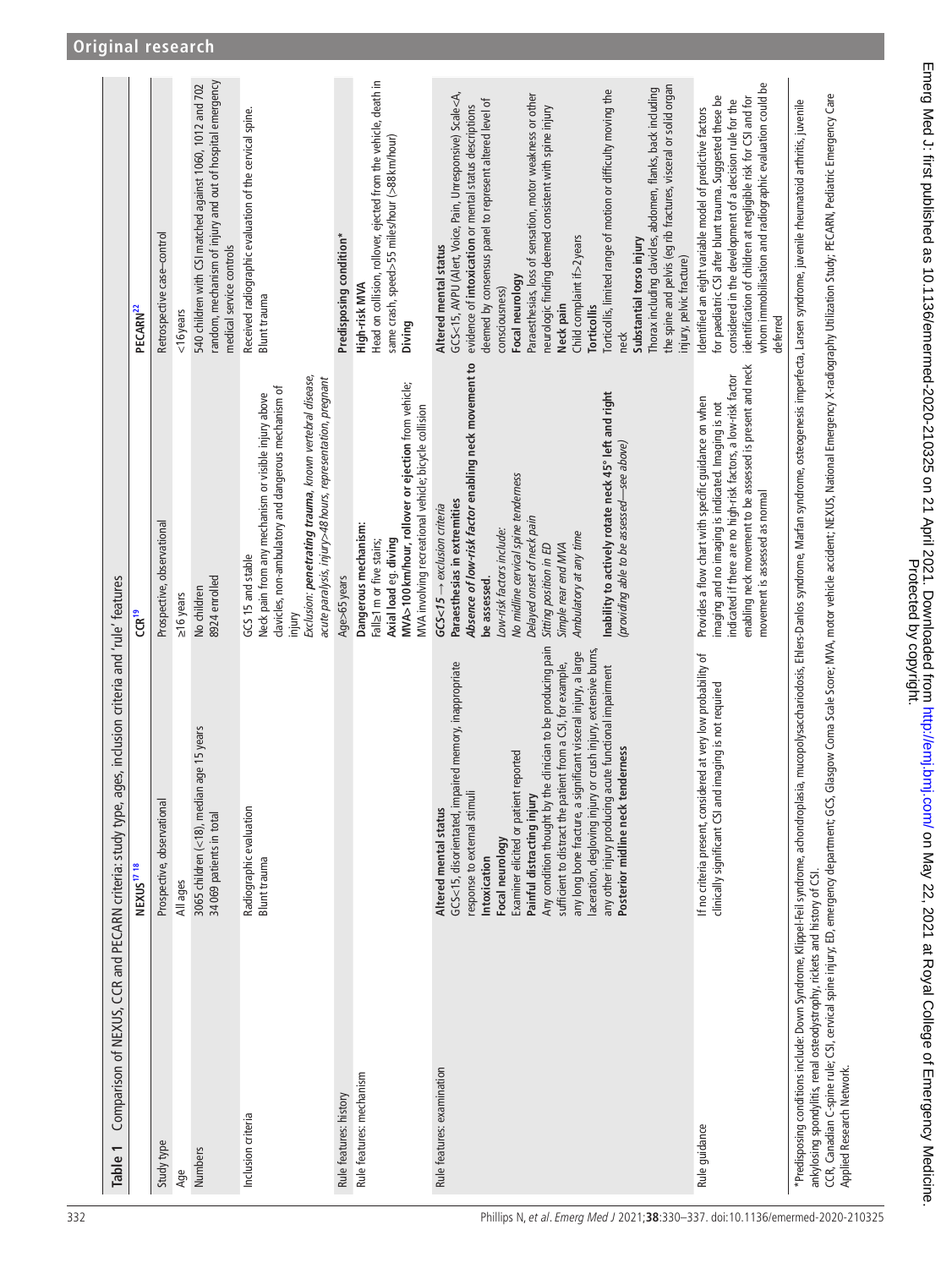

**Figure 1** Children aged less than 16 years assessed for possible cervical spine injury across 1 year.

presence of two of the five low-risk features which determine suitability for neck movement assessment (seated position on ED arrival, simple rear end motor vehicle collision). As such, we could only determine a minimum number of 'rule positive' individuals in our study. Children were thus defined as CCR 'rule positive' if they had a definite indication for imaging as defined by positive high-risk features or documented neck movement restriction to less than 45° ([table](#page-2-0) 1). Strictly applied, the CCR excludes children. It also excludes those with a Glasgow Coma Scale Score < 15, acute paralysis and known vertebral disease. For study purposes, these children were considered 'rule positive' with imaging indicated.

### **Data management and analysis**

Data were directly entered into a Redcap database.<sup>[23](#page-7-5)</sup> Quantitative data including descriptive and comparative analyses were undertaken using SPSS V.25 (IBM Corp, Armonk, NY).

### **Patient and public involvement**

Patients and the public were informally involved in the design and conduct of the research. No formal patient advisory group was established but is intended for future-related projects.

## **RESULTS**

A total of 973 children who had not received imaging prior to arrival were assessed for possible CSI [\(figure](#page-3-0) 1). Five children (0.5%) had CSIs. Loss to telephone follow-up rate was 6.8%. As per our previously stated rationale, these children have been included in the analysis. There were no known missed injuries.

## **Demographics, mechanism of injury and imaging undertaken**

Sixty-six percent of participants were male. Median age was 10.9 years; 30% were aged under 8. Injury mechanism was identified as a fall in 54.5% and motor vehicle related in 21%. Seventy-three percent arrived directly via ambulance, a further 3% respectively arrived as a primary retrieval or interhospital

<span id="page-3-0"></span>transfer and 20.6% via private transport. Ninety percent were triaged 1–3 by Australasian Triage Scale ([table](#page-4-0) 2).

Glasgow Coma Scale Score was 15 in 92%. Neck pain was the most common complaint (45.9%), followed by tenderness on examination (42.9%); only 27.4% had definite posterior midline tenderness. Overall, 6% of participants had focal neurology and 23.9% suspected substantial other injuries.

In children presenting with no prior imaging, 40.7% had their cervical spine imaged after ED arrival; 32.4% received XRs, 13.5% a CT and 3% MRI. Nearly all (98%) XRs and CTswere conducted while the patient was in ED.

## **Prevalence of individual CDR criteria in children without prior imaging**

The prevalence of CSI risk factors identified in NEXUS, CCR and PECARN studies in our population is shown in [figure](#page-5-0) 2, alongside the percentage of children imaged in our population with these individual risk factors.

## **CDR positive**

### NEXUS

A total of 430 children (44.2%, 95% CI 41% to 47%) definitively met  $\geq 1$  NEXUS criteria (excluding unknowns), that is, were CDR positive ([table](#page-5-1) 3). [An online supplemental table](https://dx.doi.org/10.1136/emermed-2020-210325) shows the impact on this number when risk criteria definitions are varied.

Of the 430 considered NEXUS CDR-positive, 325 were imaged (75.6%).

## PECARN

The number of children positive for at least one of the PECARN criteria varies according to how certain risk variables are interpreted [\(online supplemental table\)](https://dx.doi.org/10.1136/emermed-2020-210325). When any history of neck pain (pre-hospital or ED) in a child aged 2 years and older, and any restriction of neck movement, is considered, this percentage is 68.1% (663 children,95% CI 65.1% to 71.1%).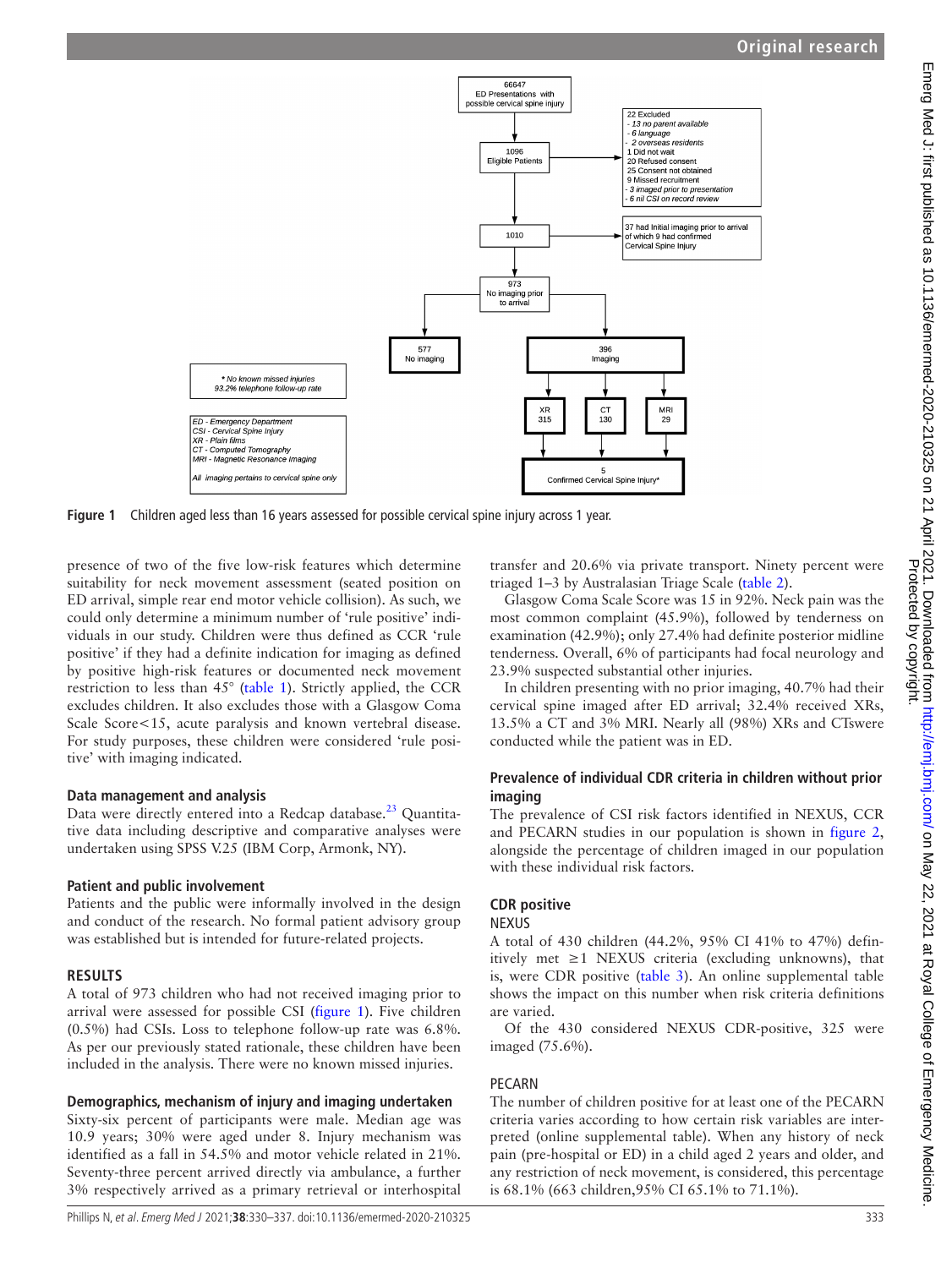Of the 663 children meeting with these criteria, 359 were imaged (54%).

#### **CCR**

For reasons discussed, CCR positivity is more difficult to interpret and only a minimum number can be calculated. Using only definitive indications for imaging as specified in the 'Methods' section and the most conservative estimates of bicycle collision, 472 children (48.4%,95% CI 45.3% to 51.7%) would have had imaging indicated.

Of the 472 with definitive CCR imaging criteria, 236 (50.0%) were imaged.

#### **Percentage of children imaged who were CDR positive**

A total of 396 children (40.7%) without prior imaging received imaging in ED. Of these, 82.1% of all imaged children were rule positive for NEXUS (85.3% if any NEXUS criteria were positive or unknown); 90.7% were positive for the most inclusive PECARN interpretation (91.4% if at least one positive or unknown criterion).

### **Children with cervical spine injuries**

Five children had CSI. Ages ranged from 7 to 14years (median 10.9); all were males. Mechanisms were varied and included vehicle-related, contact sports and falls. Clinical features also varied—intubated (2), neck pain (3) and abnormal neurology (1). CT was performed as first-line imaging in three children, XR in two. First-line imaging did not identify the injury in two cases (one CT, one XR). Injuries varied: C1 fractures, annular tears, upper cervical spine anterolisthesis with oedema, cord oedema and ligamentous injuries. Three children had upper CSIs only (occiput—C2), one lower and one both.

All three CDRs identified the children with CSI.

[Online supplemental table](https://dx.doi.org/10.1136/emermed-2020-210325) describes the impact of varying CDR interpretation on the number of CDR-positive children and number of CDR-positive children actually imaged.

### **DISCUSSION**

The incidence of CSI in our population among those assessed for possible CSI was low (0.5%). This is consistent with other published studies<sup>12</sup> and with our sample size precludes formal validation of the CDRs studied. Despite this low CSI incidence, over 40% of children assessed for possible injury received imaging.

While the three CDRs identified all children with radiologically confirmed CSI, projected imaging rates when any of the studied CDRS were strictly applied in our cohort ranged from 44% to 68%, highlighting the potential for strict application of these CDRs to further increase imaging rates in our population. This unintended consequence of CDRs has been noted previously with the desired high sensitivity often achieved at the expense of specificity.<sup>24</sup> For CDRs in paediatric CSI assessment, both less than perfect sensitivity and lack of specificity (with high imaging rates) carry significant risks and costs. The challenge lies in balancing the risk of missed spinal injuries against an increased risk of future malignancy, excess resource use and unnecessary immobilisation and potential sedation-related adverse events.

Currently, there are no well-validated paediatric CDRs, although both CCR and NEXUS rules are often used in practice to inform clinical decision-making and institutional guidelines. The  $CCR^{19}$  was derived from a cohort of 8924 patients aged 16 years and older. While it has been suggested that the CCR may have better diagnostic accuracy than NEXUS in adult subjects $25$ 

<span id="page-4-0"></span>**Table 2** Children assessed for possible cervical spine injury with no prior imaging (n=973): demographics, mechanism of injury, imaging and outcomes

|                           |                                                                                           | n                | $\%$       |
|---------------------------|-------------------------------------------------------------------------------------------|------------------|------------|
| Sex                       | Male                                                                                      | 643              | 66.1       |
|                           | Female                                                                                    | 330              | 33.9       |
| Age (years)               | Median (25th, 75th<br>percentile)                                                         | 10.9 (7.1, 13.6) |            |
|                           | Range                                                                                     | $0.01 - 15.99$   |            |
|                           | Under 8 (under 2)                                                                         | 295 (46)         | 30.3(4.7)  |
| Mode of arrival           | Self-referred                                                                             | 183              | 18.8       |
|                           | GP without ambulance                                                                      | 18               | 1.8        |
|                           | Ambulance                                                                                 | 709              | 72.9       |
|                           | Primary retrieval                                                                         | 30               | 3.1        |
|                           | Interhospital transfer                                                                    | 31               | 3.2        |
|                           | Other                                                                                     | $\overline{2}$   | 0.2        |
| Australasian Triage Scale | 1                                                                                         | 93               | 9.6        |
|                           | $\overline{2}$                                                                            | 505              | 51.9       |
|                           | 3                                                                                         | 277              | 28.5       |
|                           | $\overline{4}$                                                                            | 97               | 10.0       |
|                           | 5                                                                                         | 1                | 0.1        |
| Mechanism                 |                                                                                           |                  |            |
| Motor vehicle related     |                                                                                           | 206              | 21.2       |
|                           | Motor vehicle occupant                                                                    | 100              | 48.5       |
|                           | Pedestrian/cyclist hit<br>by car                                                          | 67               | 32.5       |
|                           | Driver/passenger in<br>motorbike accident.<br>all terrain vehicle or<br>motorised scooter | 35               | 17.0       |
|                           | Other                                                                                     | 4                | 1.9        |
| Fall                      |                                                                                           | 530              | 54.5       |
|                           | < 1 m                                                                                     | 232              | 43.8       |
|                           | $1-3m$                                                                                    | 229              | 43.2       |
|                           | >3 m                                                                                      | 44               | 8.3        |
|                           | Unknown                                                                                   | 25               | 4.7        |
| Imaging                   |                                                                                           |                  |            |
| Any modality              |                                                                                           | 396              | 40.7       |
|                           | XR                                                                                        | 315              | 32.4       |
|                           | <b>CT</b>                                                                                 | 130              | 13.4       |
|                           | <b>MRI</b>                                                                                | 29               | 3.0        |
| Multiple modalities       |                                                                                           |                  |            |
|                           | $XR+CT$                                                                                   | 44               | 4.5        |
|                           | XR+MRI                                                                                    | 10               | 1.0        |
|                           | CT+MRI                                                                                    | 10               | 1.0        |
|                           | XR+CT+MRI                                                                                 | $\overline{7}$   | 0.7        |
| First-line investigations |                                                                                           | $n = 396$        |            |
|                           | XR*                                                                                       | 307              | 77.3       |
|                           | CT                                                                                        | 87               | 22.0       |
|                           | <b>MRI</b>                                                                                | $\overline{2}$   | 0.5        |
| <b>Outcomes</b>           |                                                                                           |                  |            |
|                           | Cervical spine injuries<br>Deaths                                                         | 5                | 0.5<br>0.4 |
|                           | Intensive care admissions                                                                 | 4<br>27          | 2.8        |
|                           |                                                                                           |                  |            |

\*The eight children who received XR but not as first-line investigations all had flexion extension views.

XR, plain X-ray films.

and includes mechanism of injury (identified as an important predictive factor in other paediatric CSI studies),<sup>[22 26](#page-7-4)</sup> the CCR has not been validated in a paediatric cohort.

The NEXUS study of 34069 patients included 3065 patients younger than 18 years and had 100% sensitivity in identifying paediatric CSI (95% CI 87.8 to 100%).<sup>18</sup> Of the 30 children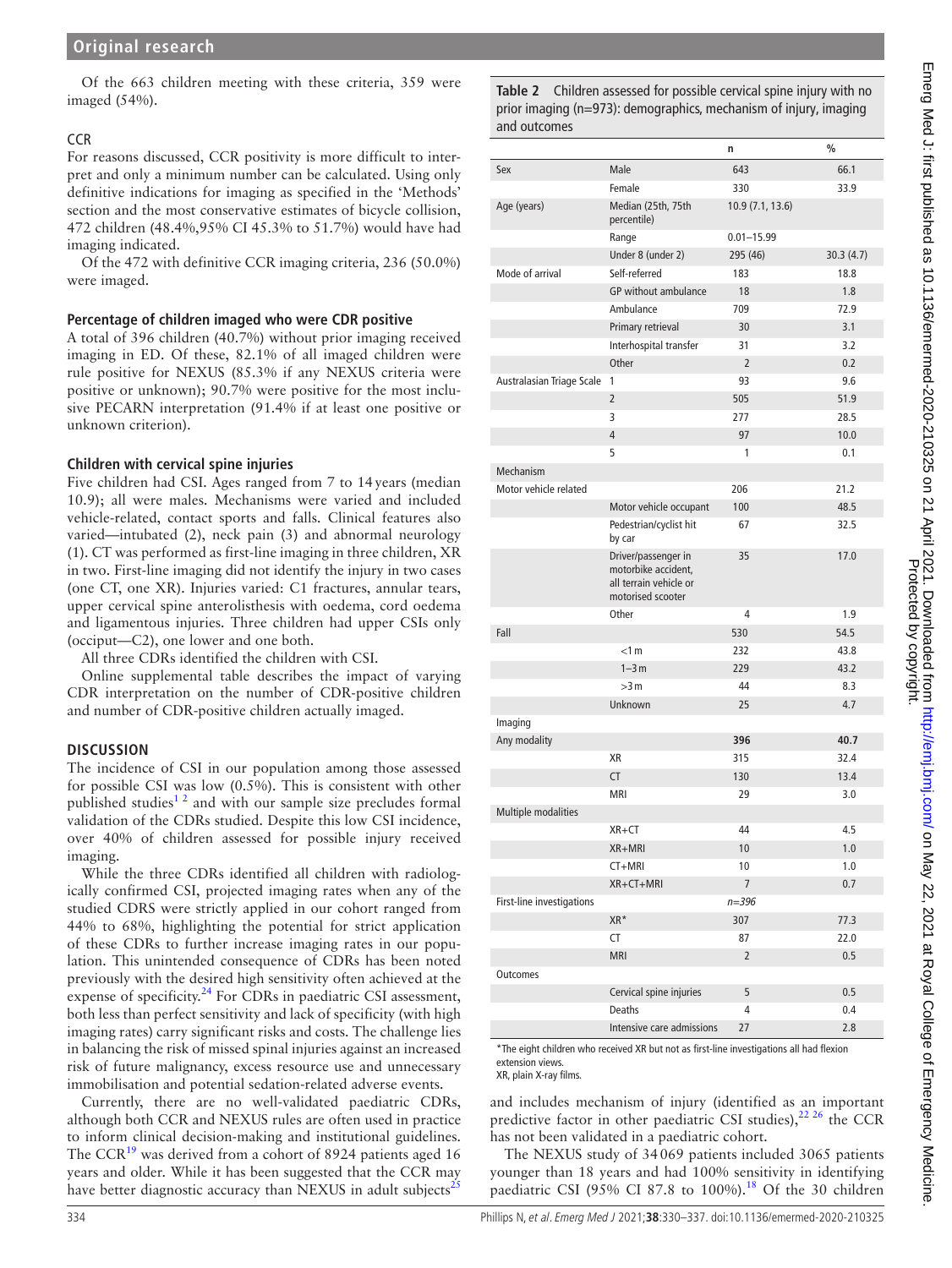

<span id="page-5-0"></span>**Figure 2** Presence of individual rule criteria in cohort and percentage of children actually imaged with each criteria (n=973). CCR, Canadian C-Spine rule;<sup>16</sup> CSI, cervical spine injury; ED, emergency department; GCS, Glasgow Coma Scale Score; MV, motor vehicle; MVA, motor vehicle accident; NEXUS, National Emergency X-Radiography Utilization Study Low Risk Criteria;<sup>1415</sup> PECARN, Pediatric Emergency Care Applied Research Network.<sup>19</sup>

with CSI, only four were aged under 9years (none under 2). As noted by the authors and others since,  $3^{3}$  16 21 this questions the validity of this rule in younger children. One paediatric retrospective single-centre study of 187 children with CSI (34 younger than 8 years) found that two to nine CSIs would have been missed in children<8years by strict NEXUS criteria application; sensitivity was 100% among older children.<sup>3</sup> Another retrospective case–control study<sup>21</sup> found that neither CCR nor

<span id="page-5-1"></span>

| <b>Table 3</b> Number of CDR-positive $(+)$ children* and number of CDR+<br>children actually imaged (n=973) |             |                             |                                                        |  |
|--------------------------------------------------------------------------------------------------------------|-------------|-----------------------------|--------------------------------------------------------|--|
| <b>CDR</b>                                                                                                   | Number CDR+ | Percentage CDR+<br>(95% CI) | Number of CDR+<br>children imaged in our<br>cohort (%) |  |
| <b>NFXUS</b>                                                                                                 | 430         | 44.2 (41.0 to 47.4)         | 325/430 (75.6%)                                        |  |
| <b>PFCARN</b>                                                                                                | 663         | 68.1 (65.1 to 71.1)         | 359/663 (54%)                                          |  |
| CCR <sup>+</sup>                                                                                             | 472         | 48.4 (45.3 to 51.7)         | 236/472 (50%)                                          |  |

\*CDR positive includes only those variables definitively recorded as present (excludes unknowns) to ensure rates are not overestimated.

†For reasons discussed in the 'Methods' section, CCR positivity is more difficult to interpret and only a minimum number can be calculated.

CCR, Canadian C-spine Rule; CDR, clinical decision rule; NEXUS, National Emergency X-Radiography Utilization Study Low Risk Criteria; PECARN, Pediatric Emergency Care Applied Research Network.

NEXUS performed well enough to be used as designed in children younger than 10 years.

A recent Cochrane review<sup>16</sup> identified similar concerns with both rules, finding insufficient evidence for use of CCR in paediatric cohorts, advising caution with NEXUS use in paediatric patients given sensitivity concerns and finding no evidence for use in children under 8 years. Future large multicentre studies are needed to assess individual CDR performance and projected effects on imaging rates across different paediatric age groups, with particular consideration given to younger cohorts.

PECARN sought to redress the paucity of paediatric-specific CSI CDRs, publishing a retrospective study (540 children with CSI across 17 centres, case-matched against controls) identifying eight CSI-associated variables $^{22}$  and a subsequent prospective study of 4000 children assessing the performance of the retrospective and a de novo model.[27I](#page-7-11)n the retrospective study, the presence of one or more factors was 98% sensitive for CSI (95% CI 96% to 99%) with a possible 25% decrease in imaging if these factors were applied as a CDR. In the prospective study, the retrospectively derived criteria had a sensitivity of 90.5% (95% CI 83.9 to 97.2) and specificity of 45.6 (95% CI 44.0 to 47.1). In our study, while these retrospectively derived criteria identified all children with injuries, strict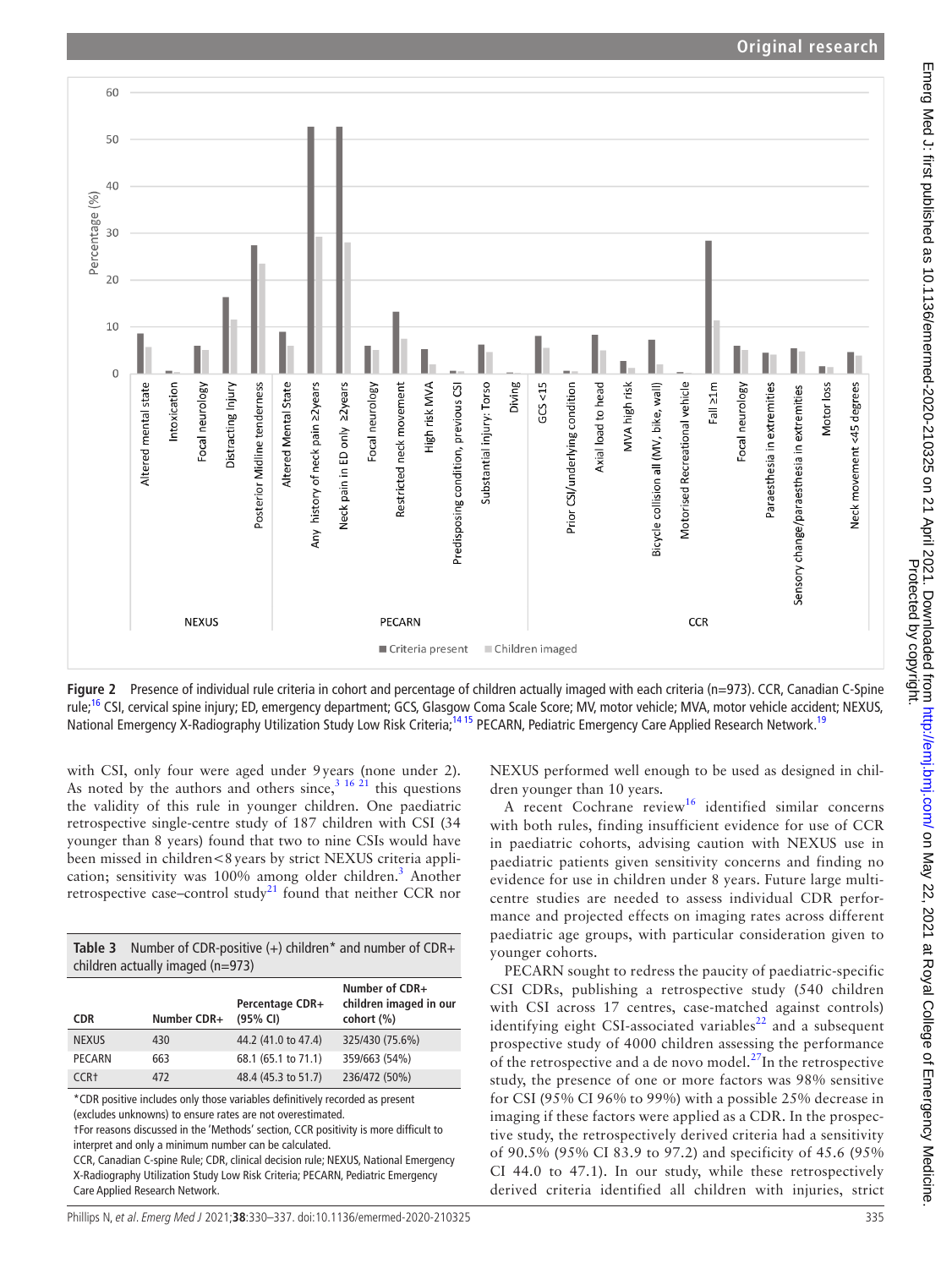## **Original research**

application would potentially have increased our imaging rates. The baseline imaging rate in the prospective PECARN study was also higher than ours (78% vs 41%). This may be due to differing inclusion criteria, however, it may also relate to differences in local imaging practices; lower imaging rates have been described for paediatric head injury in Australia and New Zealand when compared with North American studies.<sup>[28](#page-7-12)</sup>

In addition to identifying all serious injuries, imaging-related CDRs also often aim to safely reduce imaging rates. This is particularly important in children where exposure to ionising radiation has been associated with increased lifetime cancer risk.<sup>[5–8](#page-6-1)</sup> Strict application of all three CDRs or proposed CDRs in our cohort may have potentially increased imaging rates. As the CDRs investigated were known at the study hospital, it is possible that their criteria have already influenced clinical decision-making. Collection of predictor variables was not linked to specific CDR or tool guidance, however, the conduct of the study may have influenced clinical decisions. We are unable to compare the study imaging rates with data in a preceding period as only prospective case identification would have provided a comparable denominator. Current CDRs do not address the other pressing question of paediatric cervical spine assessment—not only who we should image, but how, that is, which modality we should be using. In our cohort, 13% children underwent CT imaging, 25% of these children first received XRs.

This study was a single-centre cohort with low numbers of CSI. As such, formal validation of any CDR is not possible. Similarly, no child required operative intervention for their injuries although one of the four who died had a significant CSI. No missed injuries were identified, however, 6.8% of children were lost to telephone follow-up and thus the potential, albeit unlikely, exists. Varying definitions and clinical interpretation of criteria such as distracting injury and substantial torso injury may influence the number of 'rule positive' children, however, little difference was found when we varied criteria interpretation. Using clinician interpreted criteria may better reflect real world application. CDR positivity may also vary across different paediatric age groups (eg infants vs adolescents); our numbers were too low to accurately explore this. While our study was done in a single paediatric centre and this may limit generalisability, it does highlight concerns with CDRs as currently exist for paediatric CSI.

While CSIs are uncommon, the potential for missed injury still clearly concerns clinicians given current imaging rates. Available CDRs offer some guidance but should be interpreted with caution due to the potential for increasing imaging rates in children presenting for assessment. Further multicentre research should be considered to formally validate the rules currently in use in adults and those newly developed for children; and to determine whether a more refined tool for paediatric patients, particularly for those at younger ages, can be developed.

#### **Author affiliations**

<sup>1</sup> Emergency Department, Queensland Children's Hospital, Children's Health Queensland Hospital and Health Service, South Brisbane, Queensland, Australia <sup>2</sup>Child Health Research Centre, University of Queensland, South Brisbane, Queensland, Australia

<sup>3</sup> Faculty of Medicine, University of Queensland, Herston, Queensland, Australia <sup>4</sup>Orthopaedics (Spinal service), Queensland Children's Hospital, Children's Health Queensland Hospital and Health Service, South Brisbane, Queensland, Australia <sup>5</sup>Biomechanics and Spine Research Group, Queensland University of Technology, Brisbane, Queensland, Australia

<sup>6</sup>Medical Imaging (Radiology), Queensland Children's Hospital, Children's Health Queensland Hospital and Health Service, South Brisbane, Queensland, Australia <sup>7</sup> Emergency Department, Royal Children's Hospital, Melbourne, Victoria, Australia <sup>8</sup>Emergency Research, Murdoch Children's Research Institute, Melbourne, Victoria, Australia

9 Department of Paediatrics, Faculty of Medicine, University of Melbourne, Melbourne, Victoria, Australia

**Acknowledgements** The authors would like to thank patients, families and staff at the Queensland Children's Hospital (QCH) Emergency Department, Brisbane, Australia, research staff from Paediatric Emergency Research Unit, QCH—Erin Inwood, Kelly Foster, Trey McHale and Christopher Phillips and Sharon O'Brien and Meredith Borland of the Perth Children's Hospital for their input into study case report form design.

**Contributors** All authors designed the study, approved publication, contributed substantially to its revision and agreed to be accountable for all aspects of its work. NP conceived the study. NP, K-AA, SM, KR, JA and RB undertook recruitment and managed the data including quality control. NP and FEB provided statistical support. NP analysed the data, wrote the initial draft of the article, provided overall supervision and takes responsibility for the paper as a whole.

**Funding** The study was funded by a grant from the Emergency Medicine Foundation (Australasia) Queensland Program—EMSS-404R21-2014. NP, JA, RB, GA and MW obtained grant funding.

**Competing interests** None declared.

**Patient consent for publication** Not required.

**Ethics approval** The Children's Health Queensland Human Research Ethics Committee, Brisbane, Queensland, Australia, approved the study (HREC/14/ QRCH/56).

**Provenance and peer review** Not commissioned; externally peer reviewed.

**Data availability statement** Deidentified data are available on reasonable request and with appropriate permissions from regulatory authorities.

**Supplemental material** This content has been supplied by the author(s). It has not been vetted by BMJ Publishing Group Limited (BMJ) and may not have been peer-reviewed. Any opinions or recommendations discussed are solely those of the author(s) and are not endorsed by BMJ. BMJ disclaims all liability and responsibility arising from any reliance placed on the content. Where the content includes any translated material, BMJ does not warrant the accuracy and reliability of the translations (including but not limited to local regulations, clinical guidelines, terminology, drug names and drug dosages), and is not responsible for any error and/or omissions arising from translation and adaptation or otherwise.

#### **ORCID iDs**

Natalie Phillips <http://orcid.org/0000-0002-7616-5712> Franz E Babl<http://orcid.org/0000-0002-1107-2187>

#### **REFERENCES**

- <span id="page-6-0"></span>1 Patel JC, Tepas JJ, Mollitt DL, et al. Pediatric cervical spine injuries: defining the disease. *[J Pediatr Surg](http://dx.doi.org/10.1053/jpsu.2001.20720)* 2001;36:373-6.
- 2 Mohseni S, Talving P, Branco BC, et al. Effect of age on cervical spine injury in pediatric population: a national trauma data bank review. [J Pediatr Surg](http://dx.doi.org/10.1016/j.jpedsurg.2011.03.007) 2011;46:1771-6.
- <span id="page-6-4"></span>3 Garton HJL, Hammer MR. Detection of pediatric cervical spine injury. [Neurosurgery](http://dx.doi.org/10.1227/01.NEU.0000311348.43207.B7) 2008;62:700–8. discussion -8.
- <span id="page-6-5"></span>4 Browne GJ, Lam LT, Barker RA. The usefulness of a modified adult protocol for the clearance of paediatric cervical spine injury in the emergency department. [Emerg Med](http://dx.doi.org/10.1046/j.1442-2026.2003.00345.x) 2003;15:133–42.
- <span id="page-6-1"></span>5 Mathews JD, Forsythe AV, Brady Z, et al. Cancer risk in 680,000 people exposed to computed tomography scans in childhood or adolescence: data linkage study of 11 million Australians. **[BMJ](http://dx.doi.org/10.1136/bmj.f2360)** 2013;346:f2360.
- 6 Brenner DJ, Hall EJ. Computed tomography--an increasing source of radiation exposure. [N Engl J Med](http://dx.doi.org/10.1056/NEJMra072149) 2007;357:2277–84.
- 7 Pearce MS, Salotti JA, Little MP, et al. Radiation exposure from CT scans in childhood and subsequent risk of leukaemia and brain tumours: a retrospective cohort study. [Lancet](http://dx.doi.org/10.1016/S0140-6736(12)60815-0) 2012;380:499–505.
- 8 Chen JX, Kachniarz B, Gilani S, et al. Risk of malignancy associated with head and neck CT in children: a systematic review. [Otolaryngol Head Neck Surg](http://dx.doi.org/10.1177/0194599814542588) 2014;151:554–66.
- <span id="page-6-2"></span>9 Hoyle JD, Callahan JM, Badawy M, et al. Pharmacological sedation for cranial computed tomography in children after minor blunt head trauma. [Pediatr Emerg Care](http://dx.doi.org/10.1097/PEC.0000000000000059) 2014;30:1–7.
- 10 Goldwasser T, Bressan S, Oakley E, et al. Use of sedation in children receiving computed tomography after head injuries. [Eur J Emerg Med](http://dx.doi.org/10.1097/MEJ.0000000000000201) 2015;22:413-8.
- 11 Cutler KO, Bush AJ, Godambe SA, et al. The use of a pediatric emergency medicine-staffed sedation service during imaging: a retrospective analysis. [Am J Emerg Med](http://dx.doi.org/10.1016/j.ajem.2006.11.043) 2007;25:654–61.
- <span id="page-6-3"></span>12 Leonard JC, Mao J, Jaffe DM. Potential adverse effects of spinal immobilization in children. [Prehosp Emerg Care](http://dx.doi.org/10.3109/10903127.2012.689925) 2012;16:513-8.